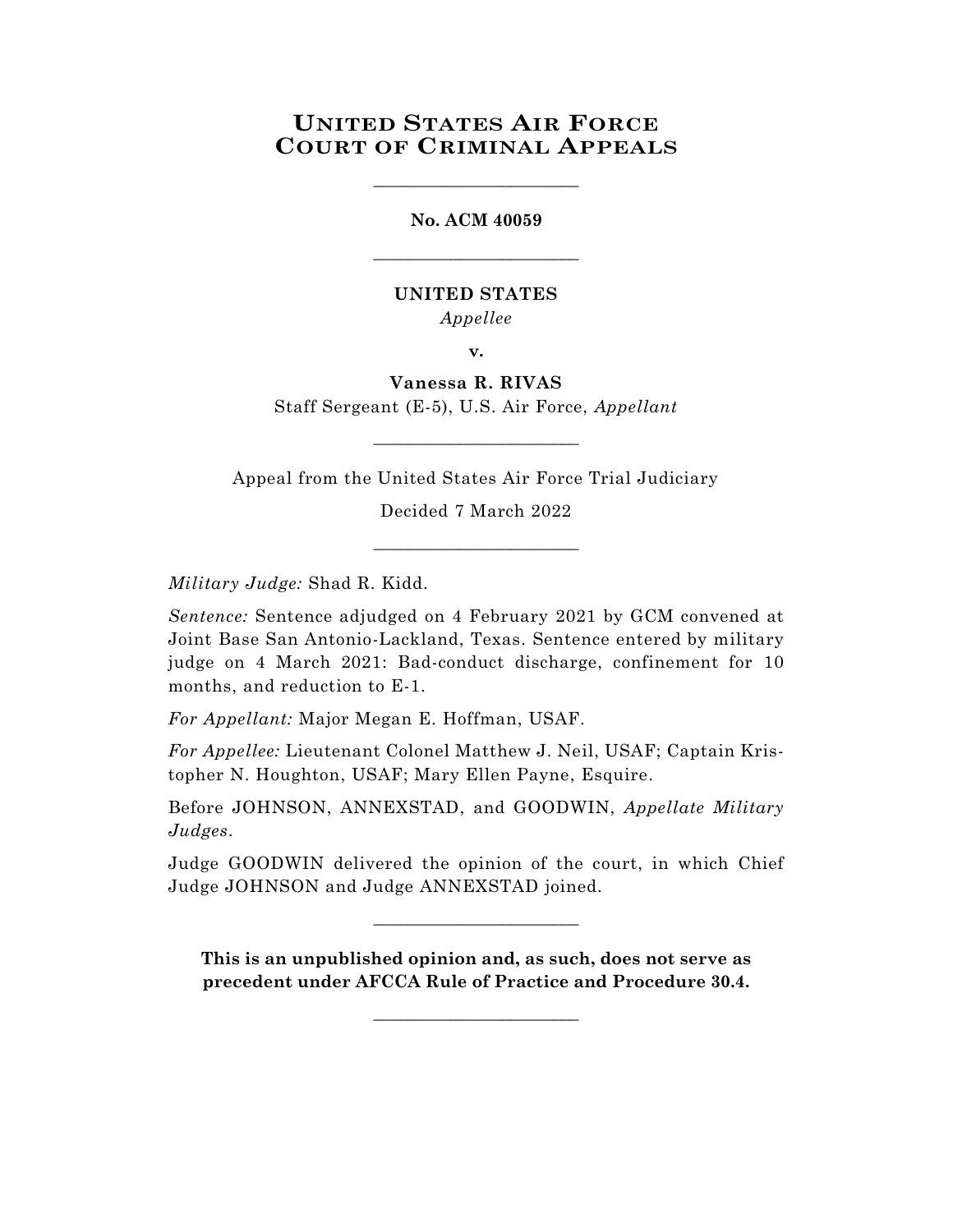#### GOODWIN, Judge:

l

A military judge sitting as a general court-martial convicted Appellant, in accordance with her pleas and pursuant to a plea agreement, of three specifications of assault consummated by battery upon a child in violation of Article 128, Uniform Code of Military Justice (UCMJ), 10 U.S.C. § 928.<sup>1,2</sup> The specifications involved offenses Appellant committed between on or about 1 March 2019 and 17 April 2019. The military judge sentenced Appellant to a bad-conduct discharge, confinement for ten months, and reduction to the grade of E-1.

The convening authority took no action on the findings or sentence. The military judge signed an entry of judgment (EoJ) reflecting the findings and sentence. Appellant raises a single issue before this court pursuant to *United States v. Grostefon*, 12 M.J. 431 (C.M.A. 1982): whether her sentence is inappropriately severe.

Finding no error materially prejudicial to a substantial right of Appellant, we affirm the findings and sentence.

#### **I. BACKGROUND**

Appellant was assigned to the 59th Dental Training Squadron, Joint Base San Antonio-Lackland, Texas, where she befriended NM who had a six-yearold daughter, EM. Later, Appellant and NM began dating and cohabitating. Eventually, Appellant took on a parenting role with EM.

EM was diagnosed with attention deficit hyperactivity disorder (ADHD), and she had a history of behavioral problems at school. On or about 15 April 2019, NM received a call from EM's school reporting behavioral issues, including that EM had bitten another child. Appellant picked EM up from school and took her to NM's home. Once home, Appellant and NM took EM to her room, where NM spanked her. After the spanking, Appellant bit EM on her arm "to show her what it felt like." NM then left the room, leaving Appellant and EM alone. Alone with EM, Appellant "lost her temper" and assaulted EM. Appellant agreed that she pulled EM by her ponytail, dragged her some distance across the floor, hit her on her sides and stomach, and kicked her between her head and torso two or three times.

The following day, youth center employees noticed multiple injuries on EM, including a scratch on her calf; red marks on her arm; a scratch on her neck;

<sup>1</sup> Since all offenses were committed after 1 January 2019, all references to the UCMJ are to the *Manual for Courts-Martial, United States* (2019 ed.).

<sup>2</sup> In accordance with the terms of the plea agreement, the "on divers occasions" language was stricken from Specifications 1 and 2 after announcement of sentence.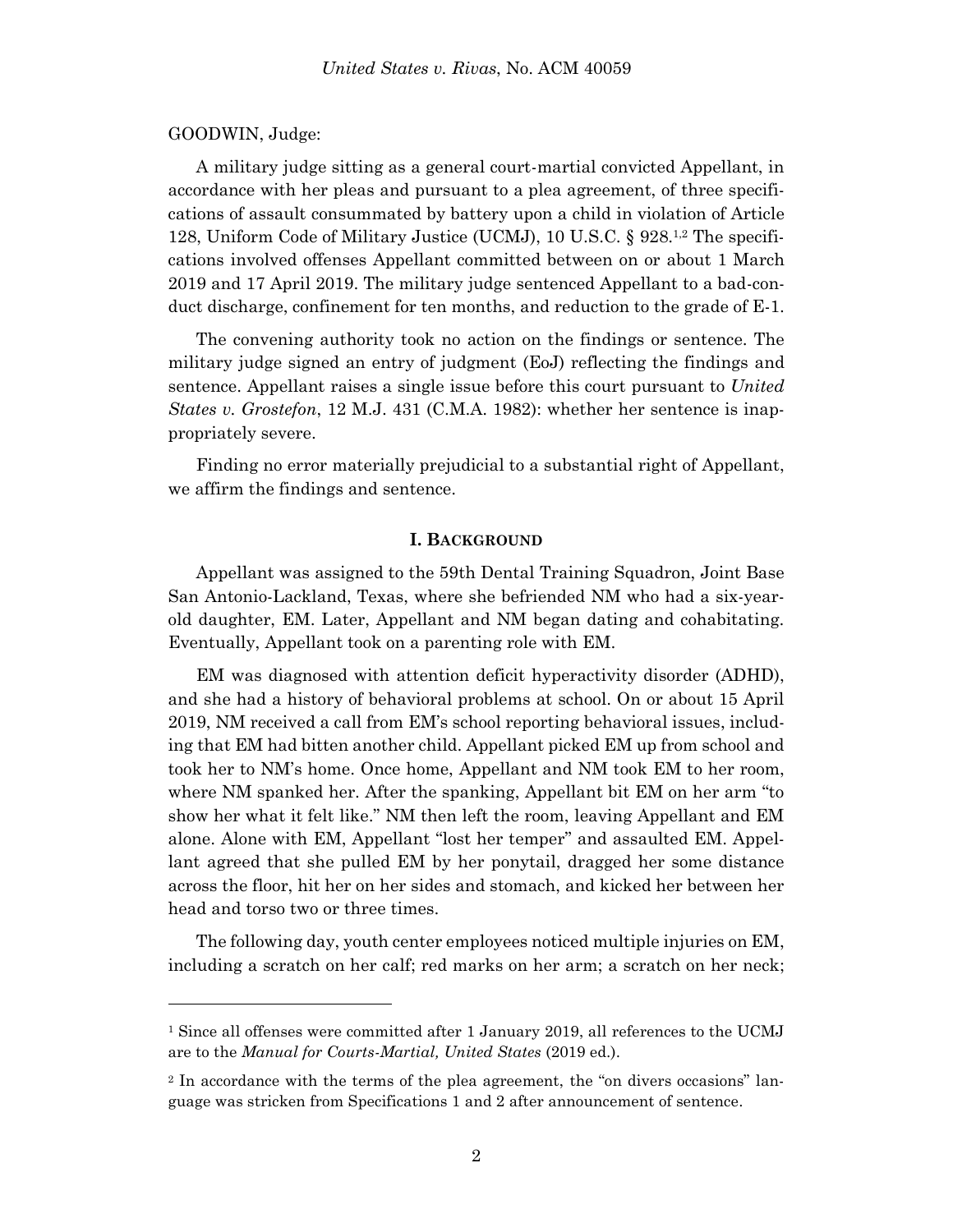bite marks on her arm; and a puffy, red mark on her neck. Suspecting abuse, the employees reported the injuries to the local family advocacy program, which in turn called the Texas Department of Family Protective Services. Also on this day, Appellant's co-workers overheard her speaking negatively about EM, calling her a "little b[\*\*]ch" and stating that she was going to "pick up the little b<sup>\*\*</sup>]ch, pull her hair, and punch the s<sup>\*\*</sup>]t out of her."

Appellant provided an interview to security forces investigators. After initially denying that she had disciplined EM, Appellant admitted that she had become frustrated with EM, "lost control," and caused some of her injuries.

### **II. DISCUSSION**

Appellant argues on appeal that the length of confinement adjudged—ten months—is inappropriately severe. We are not persuaded and accordingly deny relief.

## **A. Law**

This court reviews sentence appropriateness de novo. *United States v. Lane*, 64 M.J. 1, 2 (C.A.A.F. 2006). We "may affirm only . . . the sentence or such part or amount of the sentence, as [we find] correct in law and fact and determine[ ], on the basis of the entire record, should be approved." Article  $66(d)(1)$ , UCMJ, 10 U.S.C. § 866(d). "We assess sentence appropriateness by considering the particular appellant, the nature and seriousness of the offense[s], the appellant's record of service, and all matters contained in the record of trial." *United States v. Anderson*, 67 M.J. 703, 705 (A.F. Ct. Crim. App. 2009) (citations omitted). Although we have broad discretion in determining whether a particular sentence is appropriate, we are not authorized to engage in exercises of clemency. *United States v. Nerad*, 69 M.J. 138, 146 (C.A.A.F. 2010).

#### **B. Analysis**

During sentencing, Appellant introduced personal photographs; evidence of community service; multiple good character letters; copies of awards, decorations, and coins received during her career; a psychotherapy treatment plan; and an unsworn statement. In her unsworn statement, Appellant expressed regret and remorse for her actions. In addition to matters in extenuation and mitigation, evidence showed that Appellant violently assaulted a six-year-old child over whom she had a position of trust and authority. Appellant used her hands, feet, and teeth during the assaults. As a result of Appellant's assaults, EM suffered nonaccidental physical trauma. EM also suffered longer-term emotional trauma requiring therapy. EM had trouble sleeping for about a year after the assaults, expressed distress and fear of Appellant, and required a